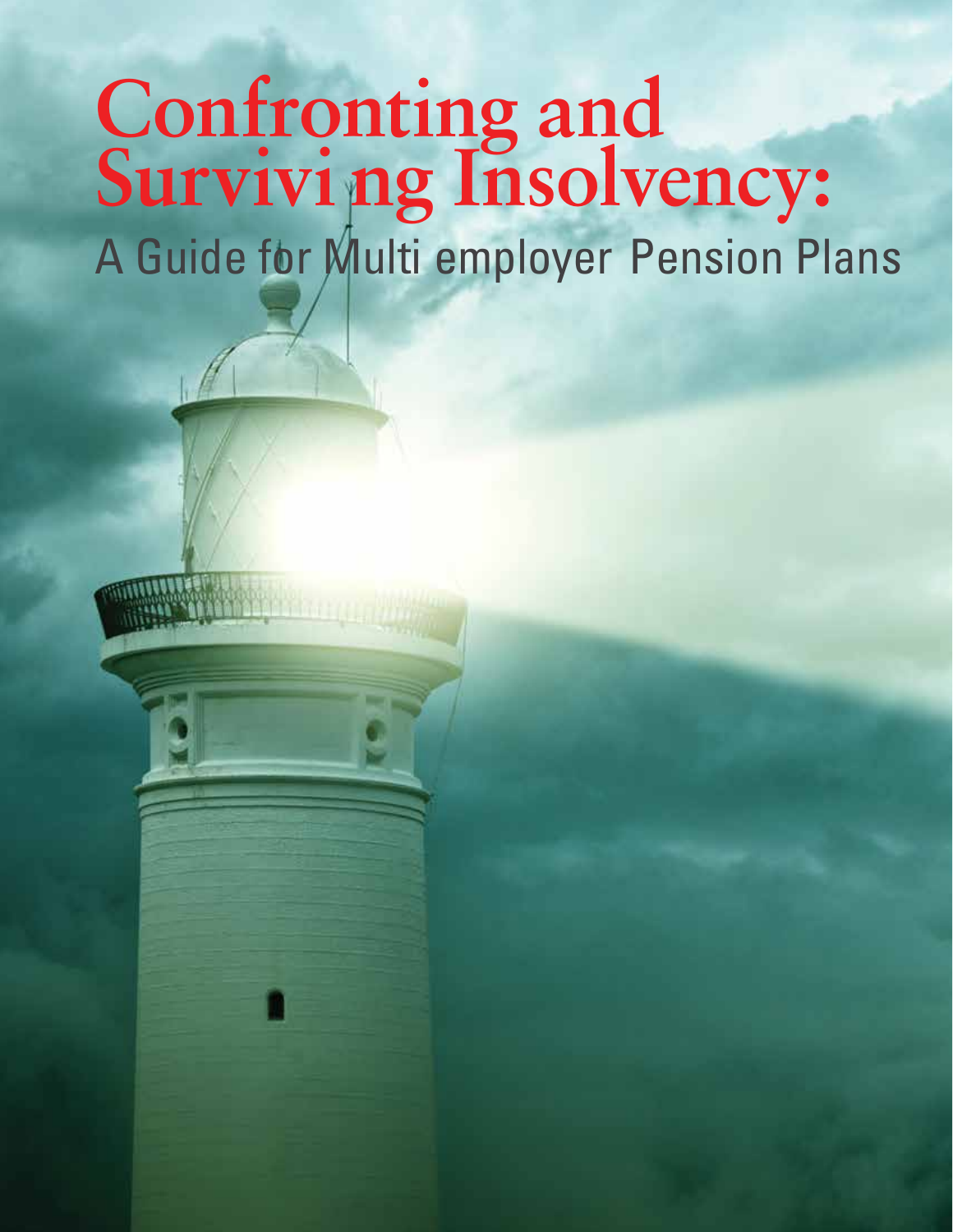## A Guide for Multi employer Pension Plans *by |* **Anusha Rasalingam**

What happens when a multiemployer pension plan seeks assistance from the Pension Benefit Guaranty Corporation? The author explains the insolvency process, including managing the plan after it begins receiving financial assistance.

## benef **MAGAZINE**

Reproduced with permission from *Benefits Magazine,* Volume 54, No. 10, October 2017, pages 26-31, published by the International Foundation of Employee Benefit Plans (www.ifebp.org), Brookfield, Wis. All rights reserved. Statements or opinions expressed in this article are those of the author and do not necessarily represent the views or positions of the International Foundation, its officers, directors or staff. No further transmission or electronic distribution of this material is permitted.

From the Pension Protection Act of 2006 to the Multiemployer Pension Reform Act of 2014, Congress has passed a series of laws over the past decade designed to give pension plans greater tools to monitor their own financial health and to prevent insolvency. Despite the greater variety of tools available, there are times when a pension plan simply

rom the Pension Protection Act of 2006 to the Multiemployer Pension Reform Act of 2014, Congress has passed a series of laws over the past

cannot increase its assets or reduce its liabilities enough to avoid insolvency. Needless to say, there are significant issues still being addressed with respect to benefit suspensions, partitions and other tools that may be used to avoid insolvency. However, this article explains the process of managing plan insolvency; the steps pension plans, their trustees and their professional advisors must take to apply for financial assistance from the Pension Benefit Guaranty Corporation (PBGC);<sup>1</sup> and how to manage the plan going forward.

In 2016, PBGC paid \$113 million in financial assistance to 65 insolvent multiemployer plans.2 And, over the next decade, PBGC and most experts expect the number of plans, as well as the number of covered participants, to increase.

Therefore, it is important for plan sponsors and plan professionals to understand how insolvency works so they can be prepared to navigate the process.

## How Does a Pension Plan Become Insolvent?

Simply put, pension plan insolvency occurs when a pension plan no longer has assets sufficient to make benefit payments and to cover administrative expenses. Under ERISA, a multiemployer pension plan is insolvent "if the plan's available resources are not sufficient to pay benefits under the plan when due for the plan year."3 As a practical matter, pension plan trustees and professionals will likely be aware of and carefully monitoring a plan's decreasing asset level for months or even years before the plan finally reaches insolvency.

And it is worth noting that the asset decrease may not always follow a straight-line trajectory. For example, a plan may be fore-

pdf/1017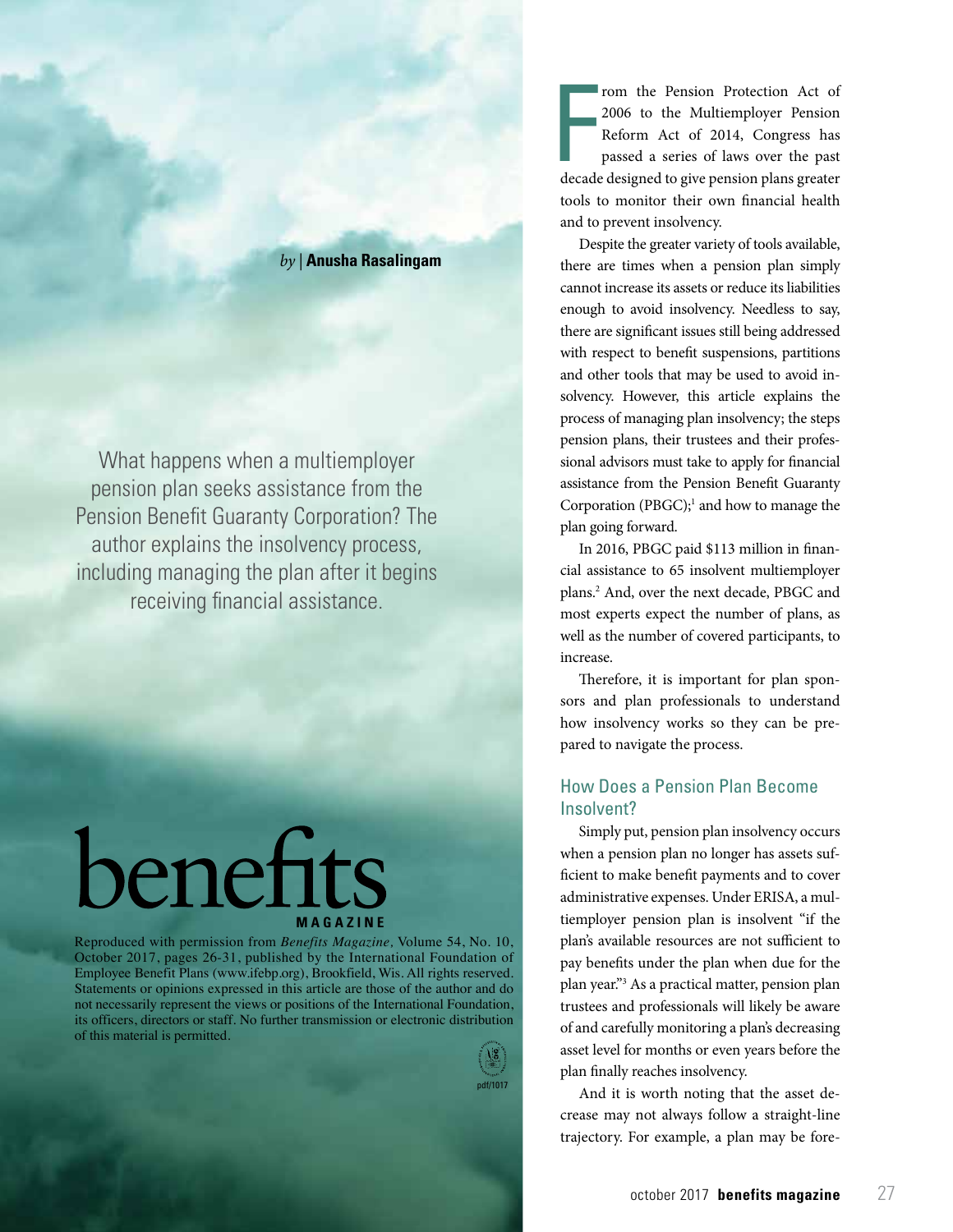cast to be able to pay benefits for ten months but then have a strong investment return that pushes the time horizon out to 15 months. Conversely, a plan that has 20 months before it is predicted to become insolvent might have a negative investment return and see that time frame reduced to 16 months. It is important for plan sponsors and plan professionals to carefully monitor asset levels to stay current on the ability of the fund to make benefit payments and cover expenses.

Moreover, at this time, it is equally important for plan sponsors to engage with their professionals, especially investment advisors, who can make recommendations on asset allocations during the winding-down process. Many investment advisors will recommend keeping asset allocation diversified as long as possible to maximize returns and to prevent any catastrophic investment losses as the asset levels decrease. At some point, most plans will move their remaining assets to relatively liquid investments, if not cash, in order to minimize any asset fluctuations during the last months before insolvency.

In addition, as it becomes apparent that a pension plan is likely to become insolvent in the upcoming plan year, the plan, generally through its actuary and/or attorneys, should reach out to PBGC for guidance on how to proceed with the upcoming insolvency. For larger plans, the agency may likely already be aware of the upcoming insolvency and may contact the plan first. In any event, PBGC professionals can offer valuable assistance to plan professionals and administrators in providing the required insolvency notices as well as preparing to apply for and to receive PBGC financial assistance.

### When Do Plan Sponsors Decide a Plan Is Insolvent?

Prior to the beginning of a new plan year, plan sponsors and plan professionals will examine the asset level and expected expenses of the plan. When it is evident that the assets on hand are not sufficient to pay expenses, the plan sponsor, which is the board of trustees of a multiemployer plan, should make a determination that the plan is going to become insolvent during the plan year and should authorize the plan professionals to take all required actions to comply with the legal and regulatory requirements for insolvent plans.

This discussion is not one that is taken lightly, and determining that the plan is going to be insolvent can be a difficult decision to make. Certainly, part of the discussion has to include an examination of the steps the plan has or could take to reduce benefits pursuant to a rehabilitation plan. And, with the passage of the Multiemployer Pension Reform Act (MPRA), a further discussion of benefit suspensions for pensioners in pay status and possible partition is also warranted. For some plans, these steps may be enough to avoid insolvency. However, at present, the standard for qualifying for partition or benefit suspensions under MPRA is quite high, and the cost of filing an application, especially in terms of professional fees, is significant. As a result, it appears that few plans will be able to use the newer MPRA mechanisms to avoid insolvency.

## What Notices and Forms Must Be Filed When a Plan Is Projected to Become Insolvent?

ERISA and the corresponding PBGC regulations set forth the requirements for notices a pension plan must send to interested parties regarding an impending insolvency.<sup>4</sup> First, the plan must send a formal notice of insolvency to PBGC, generally no later than 30 days after the plan sponsor determines that the plan is or may be unable to pay benefits for a plan year. The notice requires basic plan data, such as the plan name and Employer Identification Number, as well as more detailed data about the asset level of the plan, estimated amount of guaranteed benefits, estimated available plan resources and the most recent actuarial valuation.

In addition, the plan must send a notice of insolvency to all *interested parties*—that is, participants, beneficiaries, employee organizations representing participants and contributing employers. In general, the notice to interested parties regarding insolvency should also be issued within 30 days of the plan sponsor's determination that insolvency will occur. However, the notice to participants and beneficiaries in pay status may be enclosed with the first benefit payment made after the determination of insolvency, even if it causes the notice to be delivered after the 30-day period has expired. The notice to participants should include:

- The name of the plan
- A statement regarding the plan year in which the plan is or may become insolvent
- A statement of the plan's annual benefit payment and its available resources
- A statement explaining that benefits that exceed the greater of (a) the level that can be paid from the plan's resources or (b) the PBGC-guaranteed benefit will be suspended
- Name, address, telephone number and e-mail address of the plan administrator or other contact person to answer inquiries regarding benefits.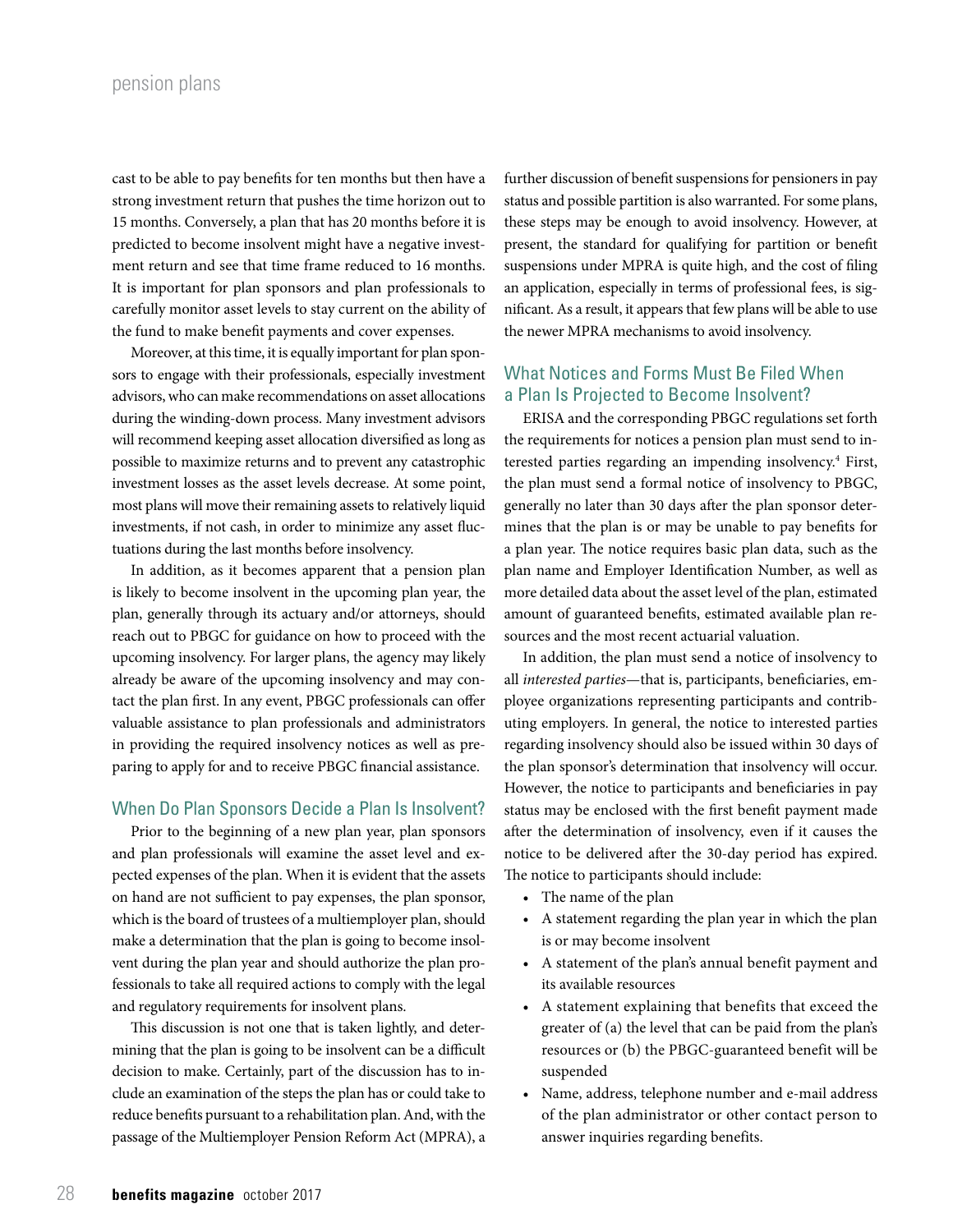Within 60 days of the first day of a plan year in which the plan is expected to be or become insolvent, the plan also must send a notice of insolvency benefit level to interested parties and to PBGC. If the insolvency determination is made less than 120 days prior to the beginning of the plan year in which the plan will become insolvent, the notice of insolvency benefit level may be provided within 60 days after the insolvency determination.

The notice of insolvency benefit level provided to PBGC must contain largely the same information required for the notice of insolvency, to the extent that the information was not already provided. The notice of insolvency benefit level to participants (other than participants in or about to enter pay status) should include the plan name, the plan year for which the notice is being sent, the estimated amount of annual benefit payments under the plan, the estimated amount of the plan's available resources for the insolvency year and the amount of financial assistance, if any, requested from PBGC.

For participants and beneficiaries in or about to enter pay status, the notice of insolvency benefit level must include the name of the plan, the insolvency plan year, the expected monthly benefit to be paid to that participant or beneficiary, a statement that the benefit amount listed may be increased or decreased (but not below the PBGC-guaranteed level) and that a second notice will be sent before any such increase or decrease, an explanation of the PBGC-guaranteed benefit level and the contact information for the plan administrator or other individual who can handle inquiries about benefits.

It is worth noting that calculating the benefit amounts for the notice of benefit

## learn more

#### **Education**

**Trustees and Administrators Institutes February 12-14, 2018, Lake Buena Vista (Orlando), Florida** Visit *www.ifebp.org/trusteesadministrators* for more information.

#### **From the Bookstore**

**Trustee Handbook: A Guide to Labor-Management Employee Benefit Plans, Eighth Edition**

Lawrence R. Beebe. International Foundation. 2017. Visit *www.ifebp.org/trusteehandbook* for more details.

level to participants and beneficiaries in or reasonably expected to be in pay status can be a significant undertaking, especially for large plans. Given the volume of calculations that may need to be completed, it is worthwhile to begin this process as early as possible. In addition, plan sponsors and plan professionals should work closely with their assigned PBGC contacts to make sure that the estimated benefit calculations have been reviewed and approved by PBGC before the notices are sent, so that they do not need to be corrected later.

## When and by How Much Will Benefits Be Reduced?

This is the most pressing question on the minds of participants, beneficiaries and trustees, as well as their sponsoring unions and employers. As a general matter, once the plan no longer has sufficient resources to pay benefits as set forth in the plan documents, the next phase is to pay benefits at the *resource benefit* level*,* which is the highest level of benefits that can be paid with available plan resources but no less than the PBGC-guaranteed amount (unless benefits under the plan are lower than the PBGC-guaranteed amount). While some plans may be able to pay benefits in excess of the PBGC-

guaranteed benefit level for some time before the plan runs out of assets, others may simply move directly from the benefit levels in the plan documents to the PBGC benefit level.

The PBGC-guaranteed benefit is a monthly amount equal to 100% of the first \$11 of the monthly benefit rate, plus 75% of the next \$33 of the monthly benefit rate times the number of years of service. For example, let's assume a participant has an accrual rate of \$60 per year of service. The guaranteed PBGC amount would be \$11 **+** (75% of \$33), which is equal to \$35.75 per year of service—a reduction from the prior plan rate of \$60. However, for participants whose monthly benefit rate is less than \$11, there is no change in their benefits once the PBGC limits are applied. On the other hand, participants with higher plan benefit levels will experience greater benefit reductions than those with more modest benefit levels.

The PBGC guaranty generally applies to *basic benefits*—that is, the benefit amount payable at normal retirement age, many early retirement benefits (but not in excess of the amount payable at normal retirement age), survivor benefits and most disability benefits. However, any benefit improvements made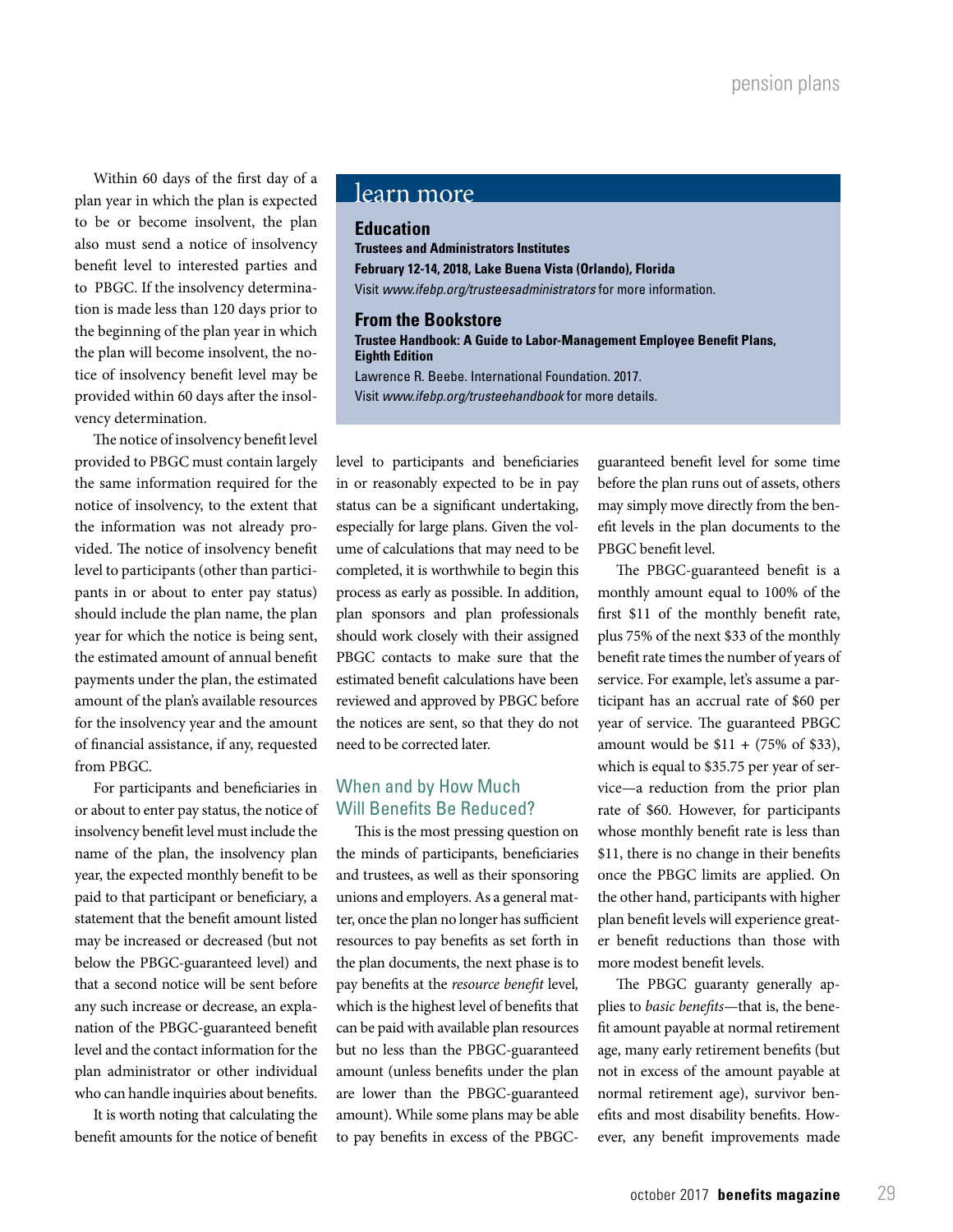within five years of insolvency are not included in the guaranteed benefit level.

The benefit reductions take place when the plan no longer has assets sufficient to pay the full benefits under the plan. If the plan has enough assets to pay less than the full benefits under the plan and more than the PBGC benefit level, it may do so until it runs out of assets. At that point, the plan will receive financial assistance and will have to reduce all benefits in excess of the PBGC-guaranteed benefit level to the PBGC benefit level.

## What Is the Process for Obtaining Financial Assistance From PBGC?

When a pension plan has insufficient assets to pay benefits, it may apply to PBGC for "financial assistance." Technically, PBGC financial assistance to a plan is a loan—In the event that the plan should have assets in the future, it is actually required to repay the loan. Most multiemployer plans that receive financial assistance from PBGC, however, do not find themselves in the position to repay the loan.5

The first step in seeking financial assistance from PBGC is submitting an application. Generally, the application is

## takeaways

- Pension plan insolvency occurs when a pension plan no longer has assets sufficient to make benefit payments and to cover administrative expenses.
- Pension plan trustees and professionals typically are aware of and monitoring a plan's decreasing asset level for months or years before the plan reaches insolvency. Plans should contact the Pension Benefit Guaranty Corporation (PBGC) for guidance once it becomes clear that a plan will become insolvent during the upcoming plan year.
- Notices that must be sent for an pending insolvency include a formal notice of insolvency to PBGC and a notice of insolvency to all interested parties—participants, beneficiaries, employee organizations representing participants, and contributing employers.
- When a pension plan has insufficient assets to pay benefits, it may apply to PBGC for financial assistance. The application is due 60 days before the beginning of the insolvency plan year but at least four months before insolvency.
- After plans begin receiving assistance from PGBC, they must continue to conduct activities such as collecting contributions and withdrawal liability and processing benefit applications and qualified domestic relations orders.

due 60 days before the beginning of the insolvency plan year but at least four months before insolvency, regardless of the 60-day rule. The application requires a significant amount of preparation—both in collecting data and documents for PBGC review and in preparing budget and actuarial projections in support of the application.

PBGC usually provides the plan with a list of requests for data that typically include bank registers, participant data, benefit payment lists, annual reports, investment account reports, audited financial statements and vendor contracts, as well as various studies of participant data and expected benefit payouts. After this information is compiled and sent to PBGC, the agency performs an audit of the plan, in which it reviews benefit payments made, contributions and withdrawal liability collection efforts, service provider contracts and similar documents.

Frequently, PBGC and its auditors have followup questions for the plan, and the audit process sometimes continues even after the financial assistance has commenced.6 The length of the audit process will depend on a number of factors including, but not limited to, the size of the plan, the availability of plan records and the availability of auditors and plan staff to perform the required tasks. Needless to say, having well-organized, complete records is very helpful in expediting the audit process.

As the plan's resources decrease, it is important to keep PBGC informed of when financial assistance will be needed. When it becomes clear that the plan will not be able to pay benefits when due for a given month, the plan should inform PBGC of when that month is likely to occur and, to the extent it has not already done so, send the notice of insolvency benefit level. The plan administrator also will have to work with PBGC to provide a bank account to which PBGC will send the financial assistance payments, starting with the month prior to the month in which the plan is first unable to pay benefits from its existing assets. From then on, the plan will continue to receive PBGC financial assistance payments as long as it needs them.

## What Ongoing Obligations Do Plan Sponsors Have for an Insolvent Plan?

Once the plan begins receiving financial assistance, it will largely operate as it had before. The main difference is that benefits are paid from the PBGC financial assistance funds and, if applicable, benefits have been reduced to the PBGC-